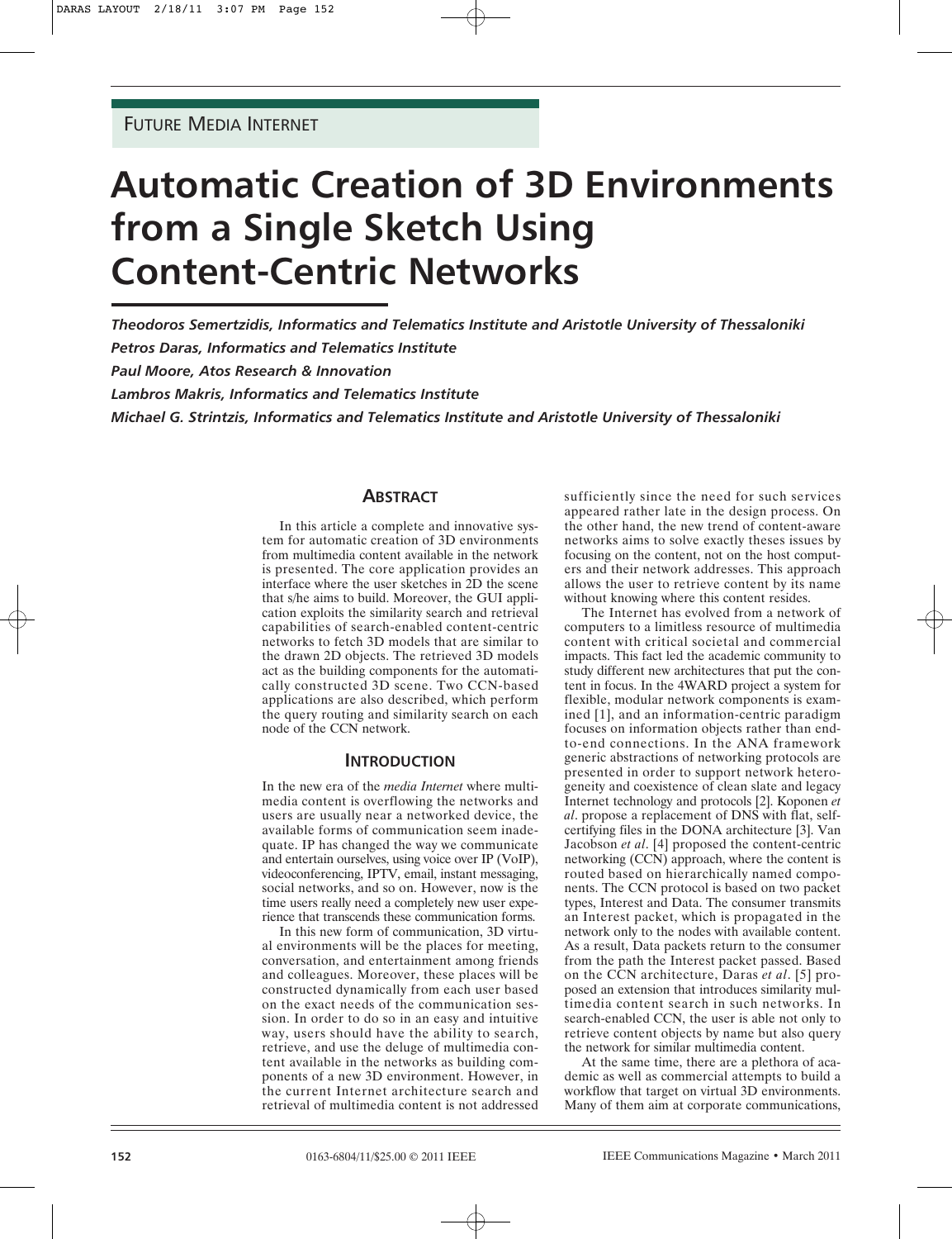

**Figure 1.** *The system's architecture.*

events, and meetings, while others aim at elearning applications or entertainment.

Products such as Assemb'Live, 3Dxplorer, web.alive, and Second Life are some of the commercial software available as services or appliances. All of them have their advantages and disadvantages based on the targeted audience due to the different background of each firm. Unfortunately, none of them provide a fast and easy-to-use interface for constructing on the fly a 3D environment from the media content that exists on the network nearby.

Sketch as a user interface has been studied in various works in recent years, since drawing is one of the primary forms of communicating ideas. Humans tend to draw, with simple feature lines, the objects or places they want to describe. Chen *et al*. use sketch input along with some word tags to retrieve relevant images from a database and montage a novel image [6]. However, the search queries are in fact word tags, while the sketch helps only with the positioning of the objects and refinement of the search results. The PhotoSketch system presents another approach for achieving sketch to image retrieval, based on the direction of the gradients of the sketch images [7]. Pu *et al*. [8] present a sketch-based user interface for retrieving 3D computer-aided design (CAD) models. Various papers propose different descriptors and methods for extracting features from sketch images for 2D image or 3D model retrieval. However, to the best of our knowledge, none of them is targeting the creation of 3D worlds using such asymmetric retrieval of 3D models from 2D sketches.

In this work we present a complete working environment for automatic construction of such 3D virtual places by exploiting the searchenabled CCN architecture and applying multimedia retrieval principles for the retrieval of 3D models from 2D sketches. The user sketches a 2D drawing of the scene s/he wants to construct. The objects, drawn in the 2D sketch, form the queries dispatched in a CCN to find similar 3D models. The similar media content are retrieved from the CCN through a gateway, and, finally, a 3D environment is automatically constructed.

The rest of the article is organized as follows. The next section presents the overall system architecture and the subsystems of the proposed framework. We then give a detailed description of the proposed sketchTo3D application. Next, we describe the search components of the CCN network and present the experimental setup. The final section draws conclusions on the current work and gives insights for the future.

# **SYSTEM ARCHITECTURE**

The main components of the proposed system are an application named *sketchTo3D*, which provides the sketch user interface and displays the 3D virtual environment; the searchGateway application, which acts as a gateway between TCP/IP and the CCN network; and finally, the searchProxy application that runs on every search-enabled CCN party in order to perform a similarity search in their local repository.

Figure 1 presents the overall architecture with the search-enabled CCN, the CCN search gateway, and the end user's PC that hosts the sketchTo3D application. All these components are explained in detail in the following sections.

# **THE SKETCHTO3D APPLICATION**

Querying by example (QBE) is a very common technique for querying multimedia databases. However, a prerequisite for the user is to have an object that is similar to what s/he is looking for. From this point of view, the QBE approach may not be that practical for a single-modality search. On the other hand, in a multimodal setup where objects from one modality are always available to the user (e.g., sketch) for the formation of queries, the searching in such a system grants a greatly enhanced user experience.

The sketchTo3D application aims to provide the user with an easy-to-use interface for searching 3D models and building a 3D virtual world.

The application is coded in  $C++$  using the OT 4.6 library for the graphical user interface (GUI), multithreading, and networking components. For the rendering of the 3D models, the openGL library is used.

*Querying by example (QBE) is a very common technique for querying multimedia databases. However, a prerequisite for the user is to have an object that is similar to what s/he is looking for. From this point of view, the QBE approach may not be that practical for a singlemodality search.*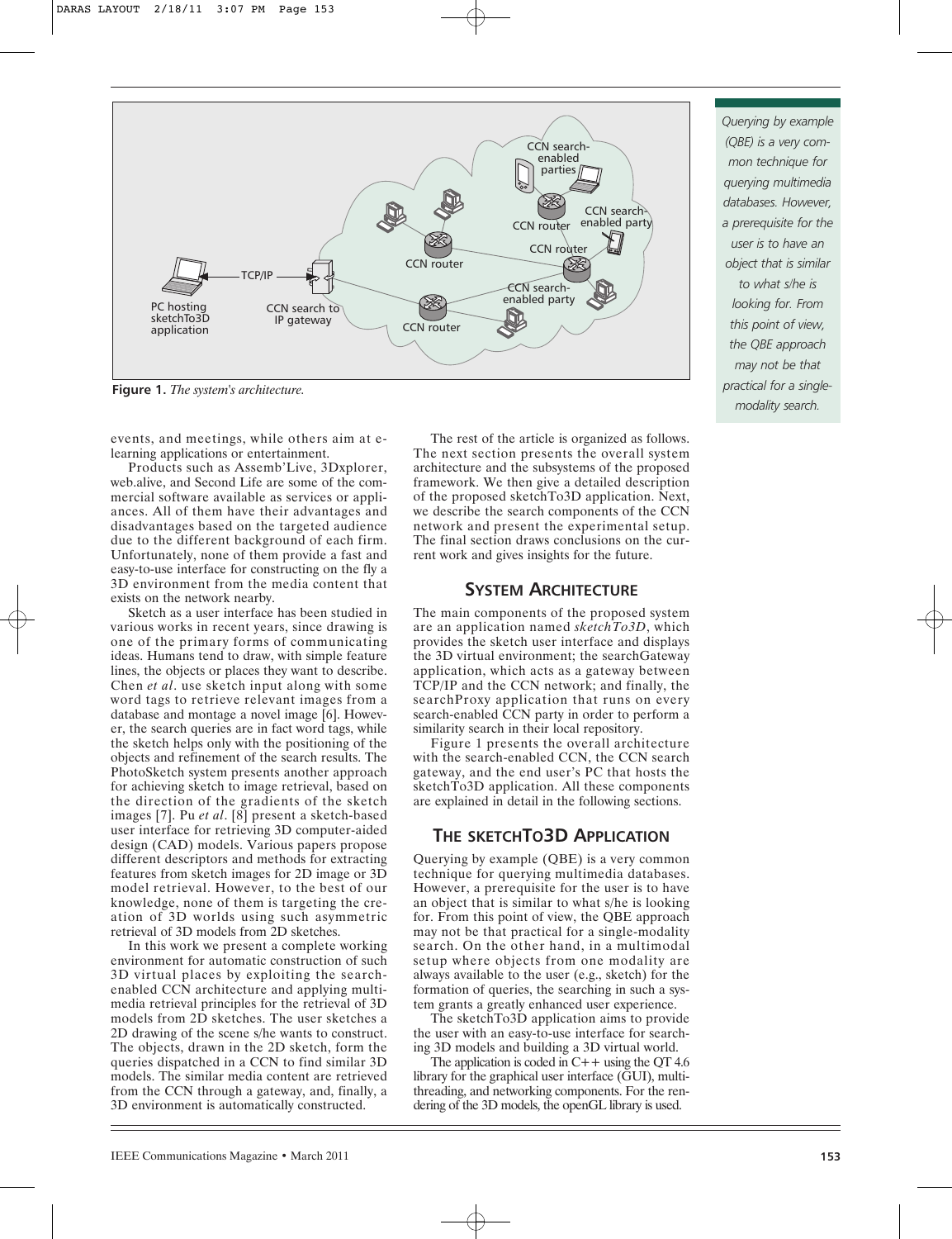*For the insertion of a 3D model into the 3D virtual world, three basic parameters should be known: the positioning of the object in the 3D space, the scale of the object with respect to the other objects of the scene, and the orientation of the 3D model in order to view it from the right angle.*



**Figure 2.** *The GUI of the sketchTo3D application.*

The sketch area is locked at the center of the GUI, and all other widgets are flexible to be docked at the left, right, top, or bottom of the application allowing the user to build a working environment that fulfills his/her needs (Fig. 2). At the left pane of the GUI (as depicted in Fig. 2) there is the basic toolbar with actions such as brush size or clearing the sketch. The submit button is pressed every time the user finishes drawing an object in order to start the search for similar 3D objects. The search process runs on a separate thread; thus, the user can continue drawing the next object in his/her scene.

To the right side of the GUI the 3D virtual world is depicted as it is seen from a single camera pointing at (0,0,0) in Cartesian coordinates. The user may translate, rotate, and zoom the virtual camera by applying left, middle, or right click-and-drag mouse gestures, respectively, on the widget.

Finally, at the bottom of the GUI the tabulated widget for the presentation of the search results is locked. Each search session is separated in a different tab in which the results are presented in ranked lists from the most to least similar objects.

By double clicking on an object in the results pane, the 3D model is placed in the scene at the correct position. When all the results have been retrieved and the user has selected the appropriate 3D models from the ranked lists, the 3D environment is completed. By applying the same mouse actions described above, the user may navigate inside the 3D world and explore the object set.

#### **SUBMITTING A SEARCH QUERY**

After the user clicks on the search button of the toolbar, a new search session is initiated. Since the search has to be conducted on each object of the scene alone, a segmentation step has to take place first. Our segmentation technique makes the assumption that the user does not draw overlapping objects. Taking this into account the application keeps a history of the sketched images between each search. For isolating the new object from the scene, a simple subtraction of the current sketch image from the previous one is automatically made. Then a bounding square of the object is found. If the bounding square is larger than  $100 \times 100$  pixels, a scaling step takes place in order to have a  $100 \times 100$  pixels image of the object. The procedure is presented in Fig. 3. The scaling of the query image helps the descriptors extraction algorithm run faster, and thus be efficient for real-time usage, without crucially affecting the retrieved results.

After the isolation of the sketched object from the scene, a new thread is initiated that handles all the procedures concerning this search without blocking the whole application from working properly. The query image extracted from the segmentation process is fed in the CMVD descriptor extractor [9], and a descriptor vector of low-level features of size 212 is computed. This descriptor vector is the actual query for each search. The next step is to make a request for connection to searchGateway using a TCP socket. When the connection is established and after a handshake process, the descriptor vector is sent to searchGateway for searching the CCN network. Finally, the thread enters in an idle state waiting for the gateway to reply with results.

## **FROM SKETCH TO 3D**

For the insertion of a 3D model into the 3D virtual world, three basic parameters should be known: the positioning of the object in the 3D space, the scale of the object with respect to the other objects of the scene, and the orientation of the 3D model in order to view it from the right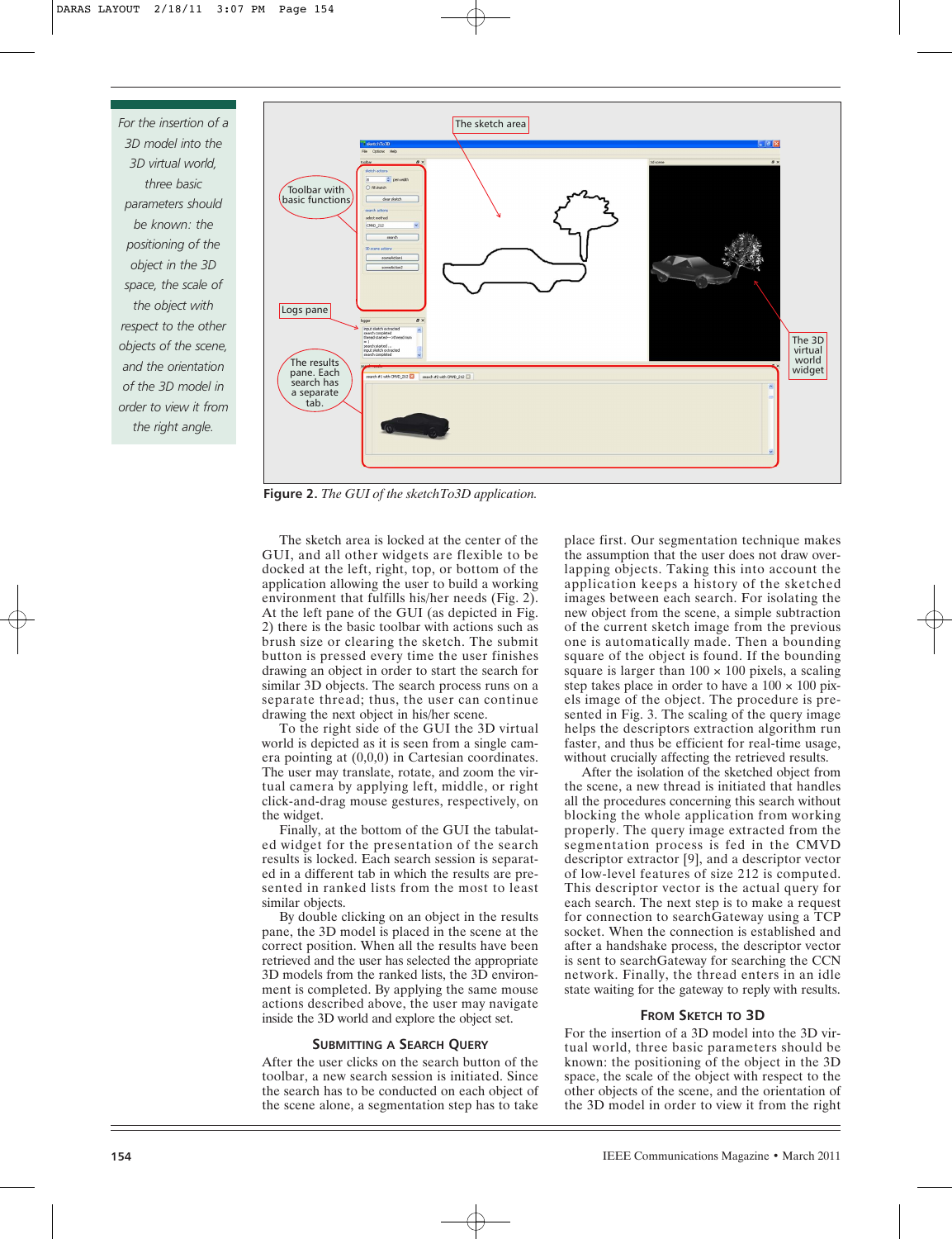angle. The following subsections describe our approach to these issues.

*3D Model Positioning* — The position of the 3D object in the 3D environment has to be inferred from the position of the object in the 2D sketch image as well as with respect to other objects in the sketch.

In our approach we assume that all the objects of the scene are attached to the ground, so the Y coordinate of the 3D world is always Y  $= 0$  (we have no elevation). Thus, by using as a reference point the lower-most point of the sketched object, we map the X-Y coordinates of the 2D to the X-Z coordinates of the 3D world, as seen in Fig. 4.

A heuristic stretch factor needs to be taken into account in order to map the height of the sketch image to the required depth in the 3D world. The user interface provides the user the ability to change the stretch factor and experience a deeper or narrower 3D scene, after the insertion of the objects in the scene (Fig. 2).

*Scale* — Taking into account the fact that all the 3D models are normalized at the unite sphere as in [9], the ratio of the 2D sketches may be used to apply the scale in the 3D environment. Indeed, the sketchTo3D application keeps an array of all objects that are drawn in the 2D sketch and their relevant sizes based on the size of the first object drawn. Moreover, in order to keep the ratio intact, we calculate the relevant sizes with a bounding square of every object at its centroid. Finally, based on this information a scaling factor is applied to every 3D model that is entered in the 3D virtual environment.

*Orientation* — The orientation of 3D models is still an open issue, and much research is conducted toward an efficient solution. However, for this application we use a simple solution that works efficiently.

We make the assumption that if we have a large unbiased database of 3D objects and their 2D view descriptors, and query this database with a sketch of a 2D view, the most similar results would be not only the most similar objects, but also the exact views of these similar objects.

Moreover, by using the rotation matrix we used for the extraction of the 2D views of each model, we may orient the 3D models in the 3D world with respect to the virtual camera coordinates. Since the descriptor extraction technique we use extracts descriptors for 18 views of each 3D model, the application is able to orient the 3D model in question in 18 different angles in the scene [9]. For finer tuning of the orientation of the 3D model, the user interface of the SketchTo3D application allows for manual inplace rotation of the model.

# **SIMILARITY SEARCH IN CONTENT-CENTRIC NETWORKING**

The CCN architecture as described in [4] and implemented in the CCNx project [10] permits retrieval of content, provided that the consumer knows all or at least a prefix of the name of the



**Figure 3.** *The steps for the extraction of the query image from the sketch: a) 800* × *745 pixels. The current sketch and the image to subtract for the next sketch; b) 800* × *745 pixels. The Isolated object; c) 100* × *100 pixels. The final query image the is fed into the CMVD algorithm; d) 800* × *745 pixels. The current sketch and the image to subtract for the next sketch; e) 800* × *745 pixels. The Isolated object that resulted by subtraction of image 3a from image 3d; f) 100*

desired content object. Although this design has some serious advantages, it does not solve the problem of similar content searching, which is one of the most critical issues for future media Internet architectures. Our previous work in [5] is a first attempt to face this issue by proposing a search protocol as an extension to the CCN architecture. In the current work we use the aforementioned protocol to build a searchProxy daemon that works on the user space in the Linux system, as well as a gateway that works on the edge of the CCN network in order to interface it with other applications over TCP/IP networks.

The search-enabled CCN network as depicted in Fig. 1 has two basic components: the CCN gateway, which is responsible for the interconnection of the CCN with the TCP/IP network, and the CCN party, which is a node of the network that acts as a consumer and producer of data. The CCN search gateway computer should have the searchGateway application and a CCND [10] daemon that is the actual CCN router. For the CCN party the applications needed are the CCND router, the searchProxy application that implements the search protocol and conducts the searches for similar objects, and a file proxy application. The file proxy application is an implementation of a CCN repository available as a demo application with the CCNx project distribution [10].

The searchGateway and searchProxy subsystems are presented in the following two subsections.

#### **THE SEARCHGATEWAY**

The CCN searchGateway is a Java application that runs on a Linux computer and interfaces the CCN with the TCP/IP network. The basic operation of the application is to receive search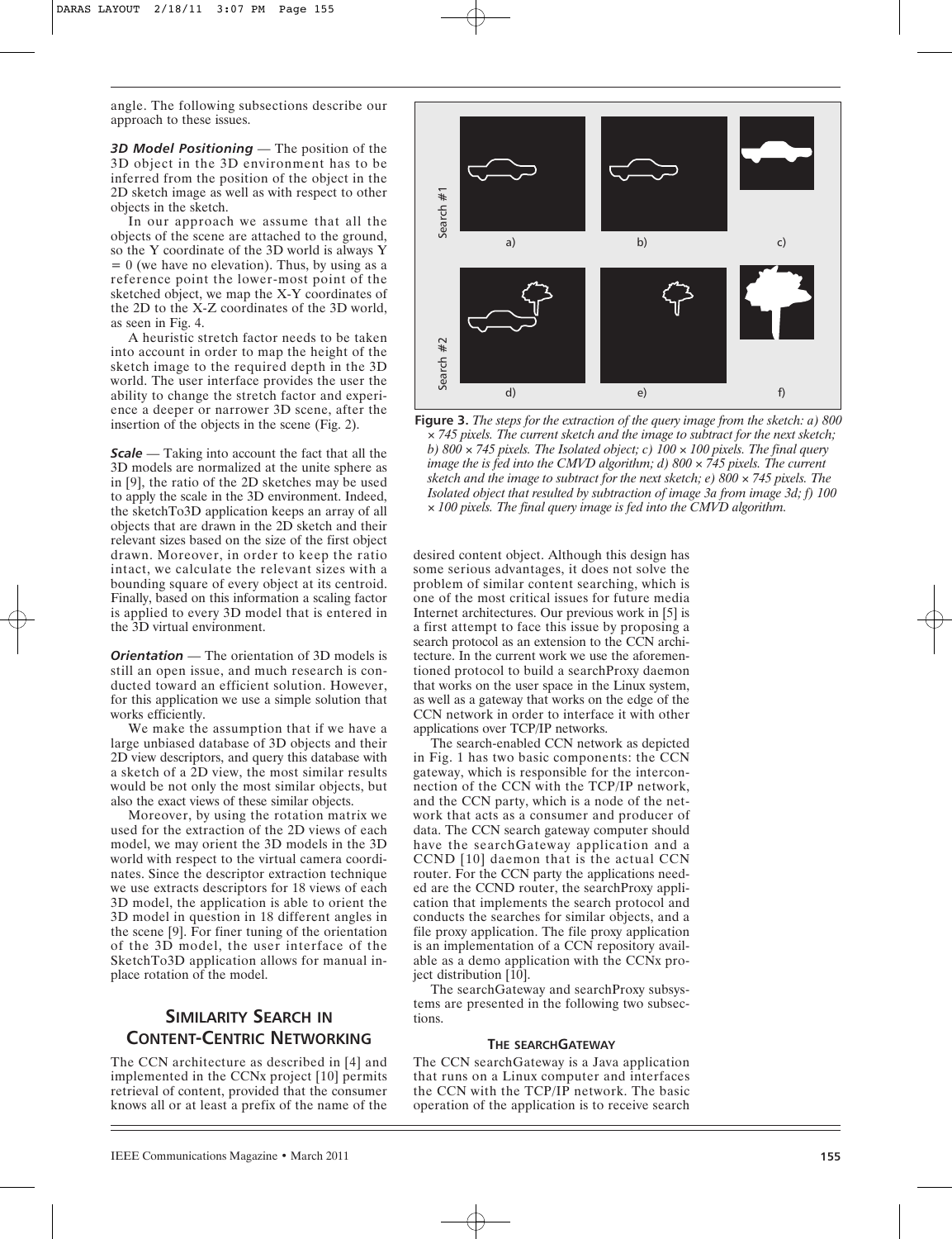

**Figure 4.** *Map X-Y coordinates from the sketch image to X-Z coordinates of the 3D world.*

requests from outside the CCN network (via TCP connections), form the Interest queries, and submit the search Interests to the searchenabled CCN network. If there are similar objects in the CCN network, the CCN search-Gateway first receives and caches the similar content from the CCN parties, and then communicates with the client that started this search to send the requested content using FTP.

The gateway in idle time *listens* on a TCP socket for new clients from the IP side. When a new client requests a connection, a new thread is initiated that handles the connection. After the connection is established, a handshake procedure is followed to confirm that this is a valid client, and finally, the descriptor vectors from the query object are sent to the CCN gateway to form the search Interest. Figure 5 presents the messages exchanged by the CCN gateway and the sketchTo3D application for the initiation of a search session.

Upon reception of the descriptors vector from the sketchTo3D client, the searchGateway forms a search Interest, described in detail in [5]. In short, the search Interest name contains the descriptor vectors as well as the local name prefix in order for the CCN parties to refer to the CCN gateway that expressed the Interest.

While the main loop of the gateway waits for new search requests, the thread that expressed the Interest enters in a wait state, waiting for the CCN search-enabled parties to answer with similar multimedia objects. As a result of a successful search in a CCN party, a list of content names is sent to the gateway. The first record of the list refers to a file containing the ranking of the successfully retrieved content and the distance of each one from the query.

The CCN searchGateway waits for a predefined time window for responses and finally uses the ranked lists from the CCN parties to re-rank the available content. The re-ranking is based on the Euclidean distance (L2) of each content descriptor vector to the descriptor vectors of the query object. The result of this procedure is a new ranked list from which the top *K* most similar 3D models are retrieved and cached in the CCN searchGateway. Moreover, for every file that is cached in the temporary FTP directory of the gateway, a message is sent to the sketchTo3D application informing it that a result is available as well as the ranking of this result. This message is transmitted through the TCP socket that was initially established for the transmission of the query descriptors. As described above, the sketchTo3D application gets the resulting 3D model files using the FTP client.

#### **THE SEARCHPROXY APPLICATION**

The searchProxy is also a Java application. Each search-enabled CCN party must have a search-Proxy running in the background in order to support the CCN search protocol. A searchProxy instance is responsible for indexing the content that is available on the party's local repository and reply to search queries if similar content exists in its index.

For each 3D object in the local repository (file proxy) that has to be indexed, CMVD [9] descriptors (212 values for each view, 18 views in total) are extracted and saved on a local database. The searchProxy application uses a kdtree indexing structure implementation in order to organize the records and perform fast exact searches or nearest neighbor searches. The search process is as follows.

First, a nearest neighbor search is performed to find the 10 most similar records in the database. Since the database consists of the descriptor vectors of the views of the 3D models, sometimes there are more than one views of the same 3D model that match the query and appear in the returned list. As a result, in a second step possible double records of 3D models are removed from the returned list. Third, the Euclidean distance is calculated between the query descriptors and each nearest neighbor in order to have the exact distances. Next, the 3D objects with distances greater than a threshold are also discarded from the results list. Based on the remaining objects and their distances, a ranked list file is created in the local repository containing information such as each object's name, distance from the query, and the rotation matrix of the *winning view* of the 3D object. Then a collection of objects is compiled with the first one being the name of the ranked list file.

After the compilation of the collection of 3D models that successfully passed the similarity matching process, a reply Interest is expressed to advertise the available results. When this Interest reaches the searchGateway, it is on the searchGateway's side to collect the desired content from the file proxy that serves these content objects as described in the previous subsection.

## **EXPERIMENTAL SETUP**

The experimental setup consisted of one Windows PC that hosted the sketchTo3D application and two Windows PCs that hosted in total four virtual machines running the Ubuntu Linux operating system in order to form the CCN network.

The first virtual box (VB1) worked as both a CCN search gateway and a CCN party. In other words, both searchGateway and searchProxy applications were running on the VB1 virtual machine. All the other virtual boxes (VB2, VB3, and VB4) played only the CCN party role of the network.